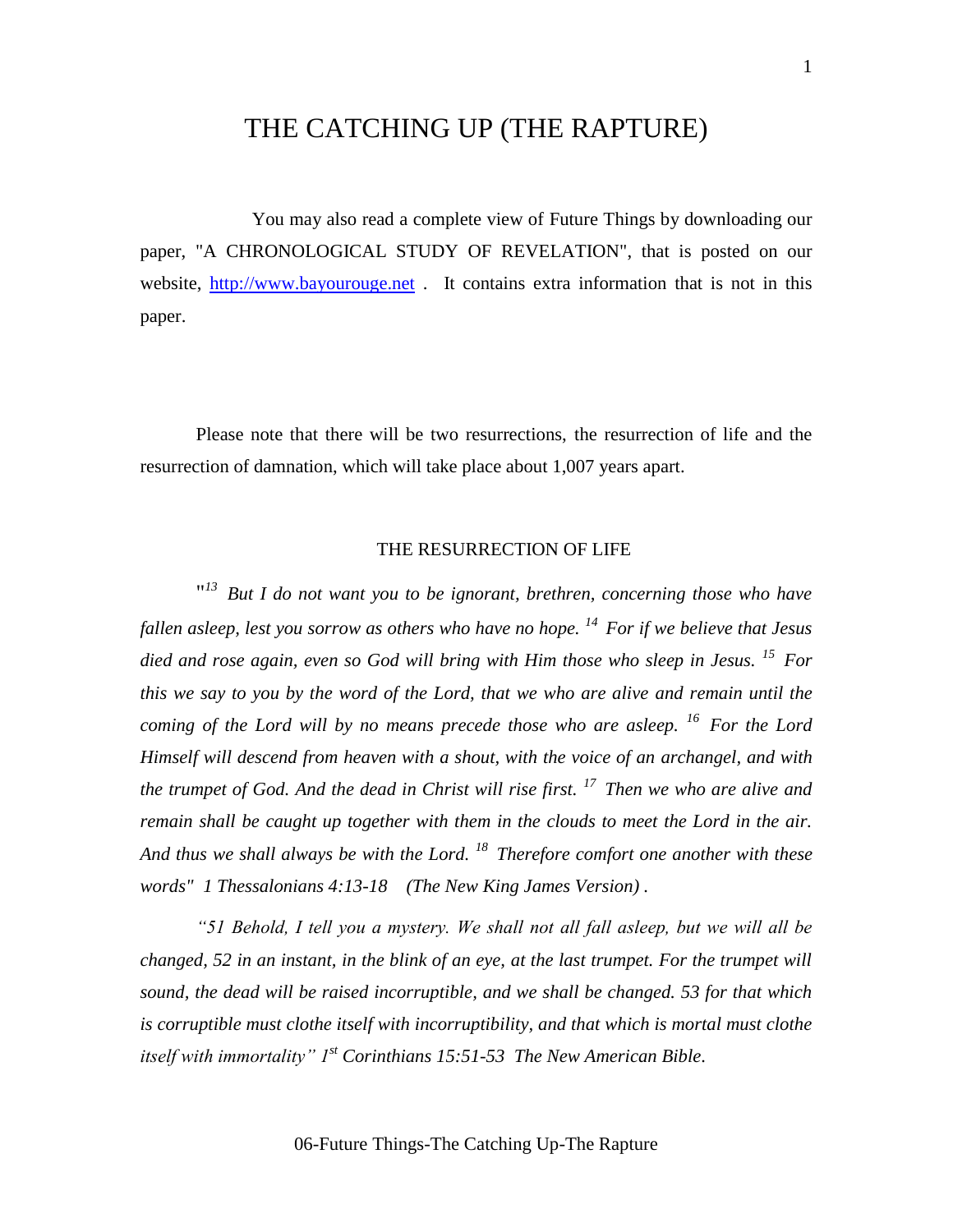#### THE RESURRECTION OF DAMNATION

*" <sup>11</sup>Then I saw a great white throne and him who was seated on it. The earth and the heavens fled from his presence, and there was no place for them. <sup>12</sup>And I saw the dead, great and small, standing before the throne, and books were opened. Another book was opened, which is the book of life. The dead were judged according to what they had done as recorded in the books. <sup>13</sup>The sea gave up the dead that were in it, and death and Hades gave up the dead that were in them, and each person was judged according to what they had done. <sup>14</sup>Then death and Hades were thrown into the lake of fire. The lake of fire is the second death. <sup>15</sup>Anyone whose name was not found written in the book of life was thrown into the lake of fire" Revelation 20:11-15 (The New International Version) .*

#### TIME TO GET THE CHILDREN

One of these days God the Father will tell Jesus Christ it is time for Him to retrieve those who have been redeemed by the blood He shed on Calvary's cross.

<sup>"36</sup> **"But of that day and hour no one knows, neither the angels of heaven, nor** *the Son, but the Father alone. <sup>37</sup>For as it was in the days of Noah, so it will be at the coming of the Son of Man. <sup>38</sup>In (those) days before the flood, they were eating and drinking, marrying and giving in marriage, up to the day that Noah entered the ark. <sup>39</sup> They did not know until the flood came and carried them all away. So will it be (also) at the coming of the Son of Man. <sup>40</sup>Two men will be out in the field; one will be taken, and one will be left. <sup>41</sup>Two women will be grinding at the mill; one will be taken, and one will be left. <sup>42</sup>Therefore, stay awake! For you do not know on which day your Lord will come. <sup>43</sup>Be sure of this: if the master of the house had known the hour of night when the thief was coming, he would have stayed awake and not let his house be broken into. <sup>44</sup>So*  too, you also must be prepared, for at an hour you do not expect, the Son of Man will *come. <sup>45</sup>"Who, then, is the faithful and prudent servant, whom the master has put in charge of his household to distribute to them their food at the proper time? <sup>46</sup>Blessed is that servant whom his master on his arrival finds doing so. <sup>47</sup>Amen, I say to you, he will put him in charge of all his property'" Matthew 24:36-47 (The New American Bible) .*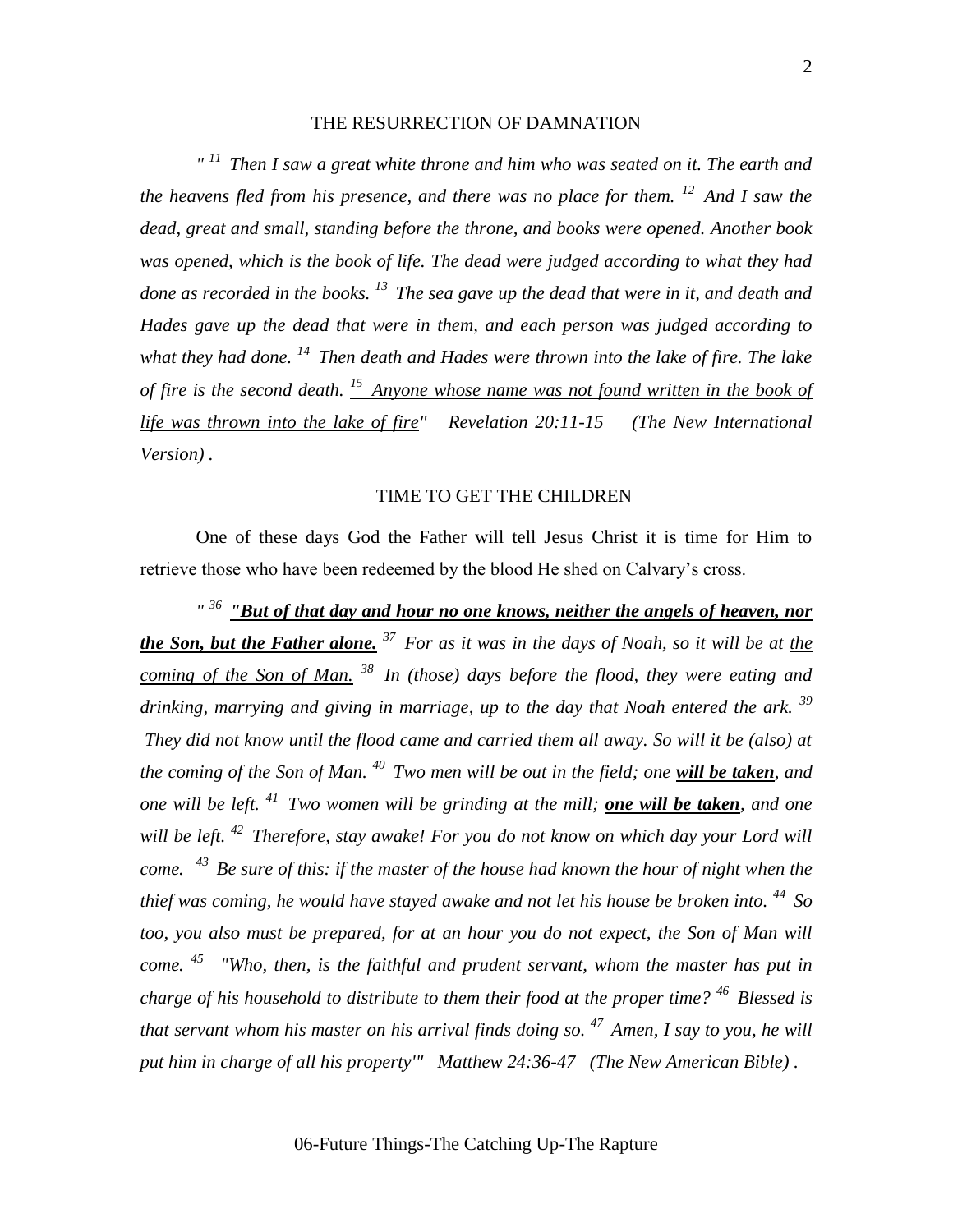" *<sup>16</sup>For the Lord himself shall come down from heaven with commandment, and with the voice of an archangel, and with the trumpet of God: and the dead who are in Christ, shall rise first. <sup>17</sup>Then we who are alive, who are left, shall be taken up together with them in the clouds to meet Christ, into the air, and so shall we be always with the Lord. <sup>18</sup>Wherefore, comfort ye one another with these words" 1 Thessalonians 4:16-18 (Douay-Rheims Version) .*

### JOINED WITH CHRIST FOR ETERNITY

When Christ stops in mid air, those who have been redeemed will be given heavenly, glorified bodies in which their spiritual bodies will live for eternity. Those bodies will be like the resurrected body of Jesus Christ. They will never get sick, never die and will never sin. Thus the Lord will end up with exactly what He wanted in the first place. In the beginning, when the Lord created the heavens and the earth, He desired to have a perfect people living in a perfect land who would choose to return love to Him by obeying Him. He created Adam and Eve. They were perfect and sinless. He put them in the Garden of Eden, a perfect place in the beginning. He had to let them prove they would give Him loving obedience so He gave them a test. If you have read the first three chapters of the book of Genesis you know Satan lead Adam and Eve to disobey the Lord and they failed the test. Satan thought he had ruined the Lord's plans. The Lord, however, promised them if they truly repented of their sins He would send His Son one day who would give Himself as a payment for their sin debt. All they had to do was ask forgiveness for their sins and while looking forward in faith, ask the payment He was going to give, pay their sin debt. God's plan of salvation has always been the same. The only difference was the people in the Old Testament looked forward in faith while those of us who are living since Calvary look backward in faith.

The apostle Paul tells us in  $1<sup>st</sup>$  Corinthians 15:52 that the catching up will happen in an instant, in the blink of an eye, at the last trumpet*. "<sup>51</sup>Behold, I tell you a mystery: We shall not all sleep, but we shall all be changed-- <sup>52</sup>in a moment, in the twinkling of an eye, at the last trumpet. For the trumpet will sound, and the dead will be raised incorruptible, and we shall be changed" (The New King James Version).*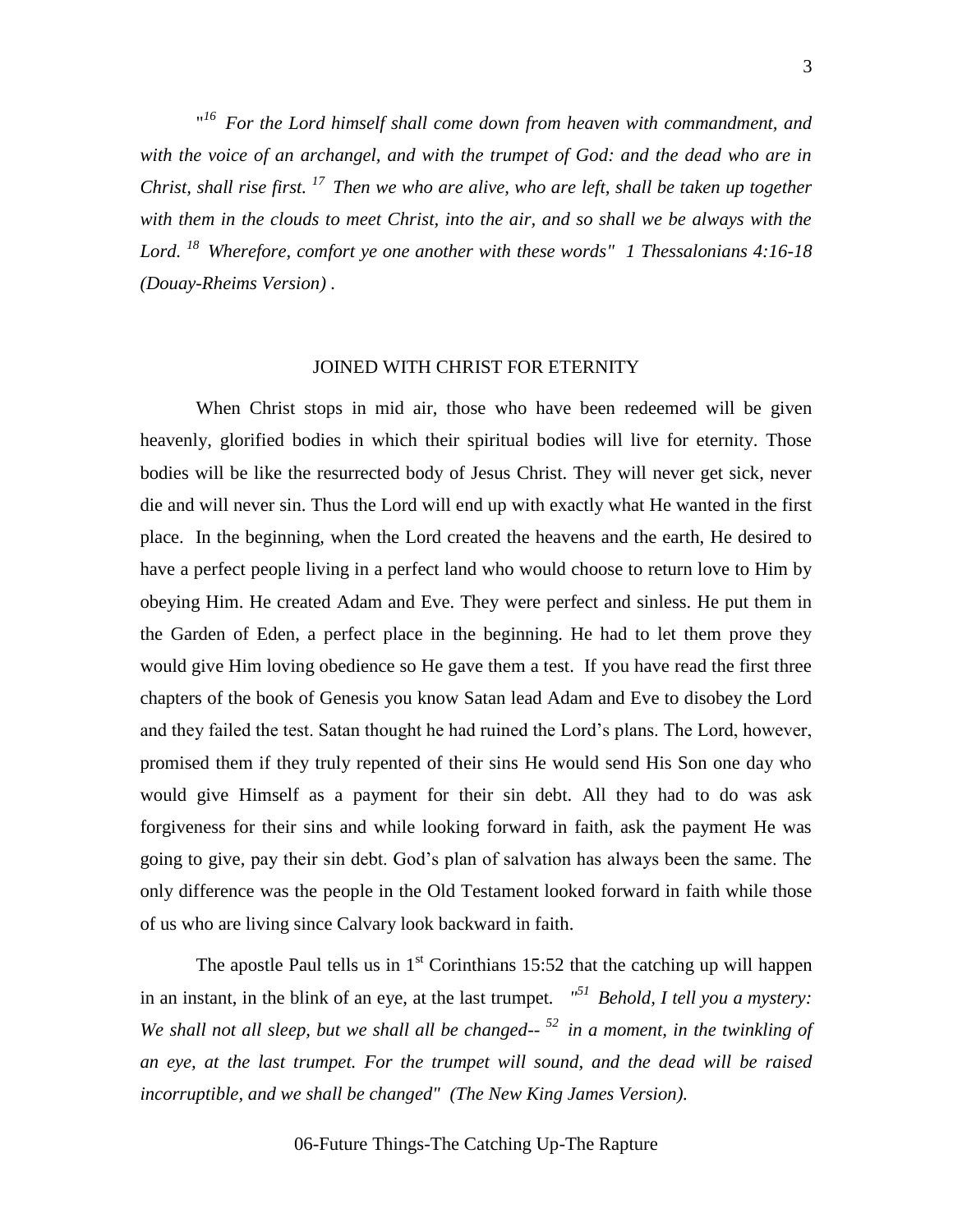Since the catching up will happen so quickly, anyone who is not properly prepared will not be allowed to leave this earth and attend the marriage supper of the Lamb. The marriage supper of the Lamb will take place in the throne room of God (Revelation 19:5-9) while the earth and its inhabitants continue to experience the seven years of tribulation.

<sup>*n*</sup> Let us rejoice and be glad and give him glory! For the wedding of the Lamb *has come, and his bride has made herself ready. <sup>8</sup>Fine linen, bright and clean, was given her to wear. (Fine linen stands for the righteous acts of God's holy people)" Revelation 19:7-8 (The New International Version).*

#### WHEN WILL IT BE TIME TO SET UP THE MILLENNIAL KINGDOM?

When Christ comes down for God's children, He will stop in mid air to receive us. Christ will not come down to the earth until about seven years later at the end of that event the Bible calls the Tribulation. In the paper "**XXXXXXXXXXXXXXXX**08a-Future Things-The 1st Battle Of Armageddon", we will share (1) who we believe will attack Jerusalem (2) why they will attack Jerusalem and (3) who will be in Jerusalem when they attack it.

*" <sup>1</sup>Behold, the day of the LORD cometh, and thy spoil shall be divided in the*  midst of thee<u>. <sup>2</sup> For I will gather all nations against Jerusalem to battle</u>; and the city shall *be taken, and the houses rifled, and the women ravished; and half of the city shall go forth into captivity, and the residue of the people shall not be cut off from the city. <sup>3</sup>Then shall the LORD go forth, and fight against those nations, as when he fought in the day of battle. <sup>4</sup>And his feet shall stand in that day upon the mount of Olives, which is before Jerusalem on the east, and the mount of Olives shall cleave in the midst thereof toward the east and toward the west, and there shall be a very great valley; and half of the mountain shall remove toward the north, and half of it toward the south" Zechariah 14:1-4 (The King James Version) .*

*" <sup>11</sup>I saw heaven standing open and there before me was a white horse, whose rider is called Faithful and True. With justice he judges and wages war. <sup>12</sup>His eyes are* 

06-Future Things-The Catching Up-The Rapture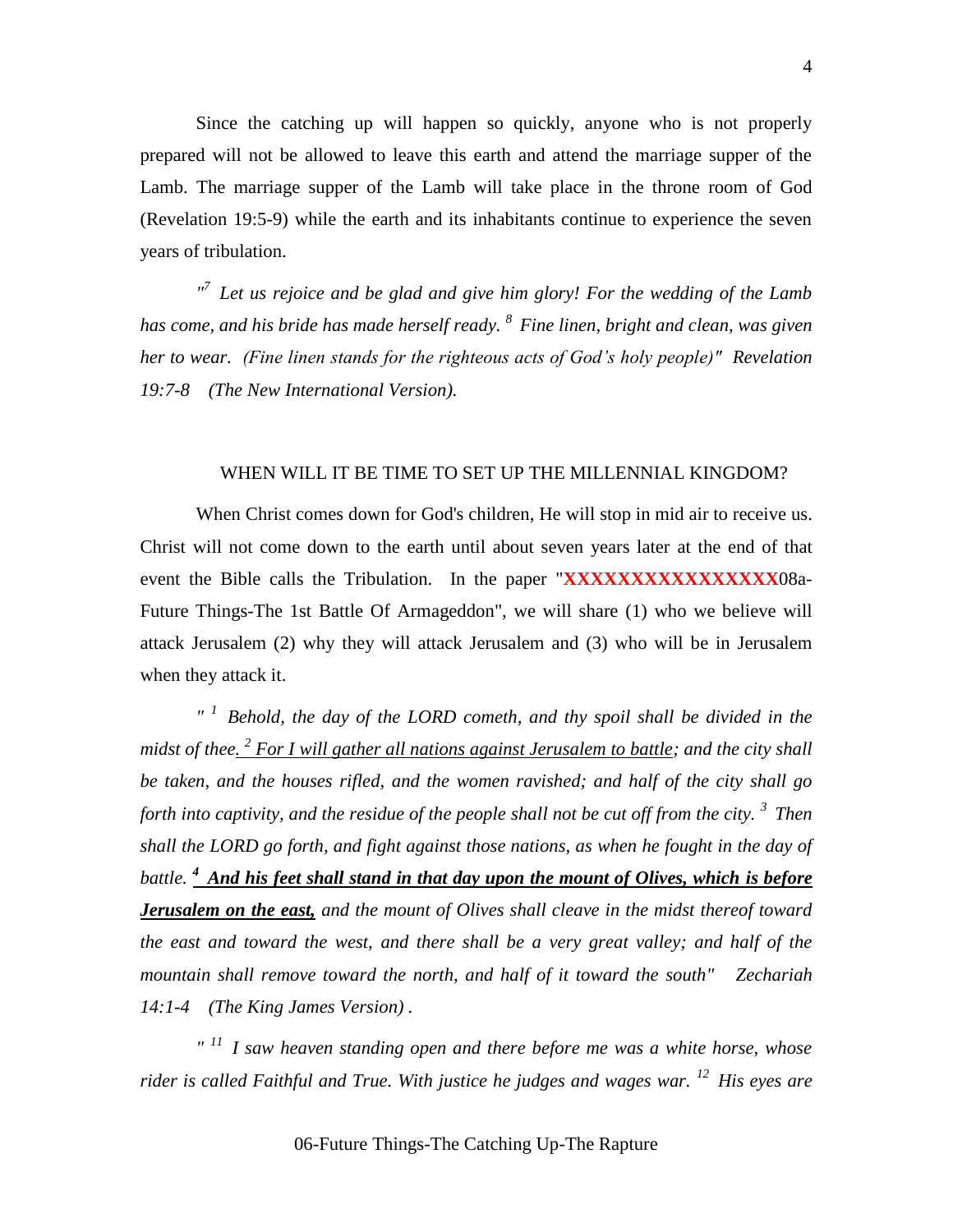*like blazing fire, and on his head are many crowns. He has a name written on him that no one knows but he himself. <sup>13</sup>He is dressed in a robe dipped in blood, and his name is the Word of God. <sup>14</sup>The armies of heaven were following him, riding on white horses and dressed in fine linen, white and clean. <sup>15</sup>Coming out of his mouth is a sharp sword with which to strike down the nations. "He will rule them with an iron scepter." He treads the winepress of the fury of the wrath of God Almighty. <sup>16</sup>On his robe and on his thigh he has this name written: KING OF KINGS AND LORD OF LORDS. <sup>17</sup>And I saw an angel standing in the sun, who cried in a loud voice to all the birds flying in midair, "Come, gather together for the great supper of God, <sup>18</sup>so that you may eat the flesh of kings, generals, and the mighty, of horses and their riders, and the flesh of all people, free and slave, great and small." <sup>19</sup>Then I saw the beast and the kings of the earth and their armies gathered together to wage war against the rider on the horse and his army. <sup>20</sup>But the beast was captured, and with it the false prophet who had performed the signs on its behalf. With these signs he had deluded those who had received the mark of the beast and worshiped its image. The two of them were thrown alive into the fiery lake of burning sulfur. <sup>21</sup>The rest were killed with the sword coming out of the mouth of the rider on the horse, and all the birds gorged themselves on their flesh" Revelation 19:11-21 ( (The New International Version 2011) .*

*" <sup>31</sup>But when the Son of man shall come in his glory, and all the angels with him, then shall he sit on the throne of his glory: <sup>32</sup>and before him shall be gathered all the*  nations: and he shall separate them one from another, as the shepherd separateth the *sheep from the goats; <sup>33</sup>and he shall set the sheep on his right hand, but the goats on the left. <sup>34</sup>Then shall the King say unto them on his right hand, Come, ye blessed of my Father, inherit the kingdom prepared for you from the foundation of the world: <sup>35</sup>for I was hungry, and ye gave me to eat; I was thirsty, and ye gave me drink; I was a stranger, and ye took me in; <sup>36</sup>naked, and ye clothed me; I was sick, and ye visited me; I was in prison, and ye came unto me. <sup>37</sup>Then shall the righteous answer him, saying, Lord, when saw we thee hungry, and fed thee? or athirst, and gave thee drink? <sup>38</sup>And when saw we thee a stranger, and took thee in? or naked, and clothed thee? <sup>39</sup>And when saw we thee sick, or in prison, and came unto thee? <sup>40</sup>And the King shall answer and say unto them, Verily I say unto you, Inasmuch as ye did it unto one of these my brethren, even these*